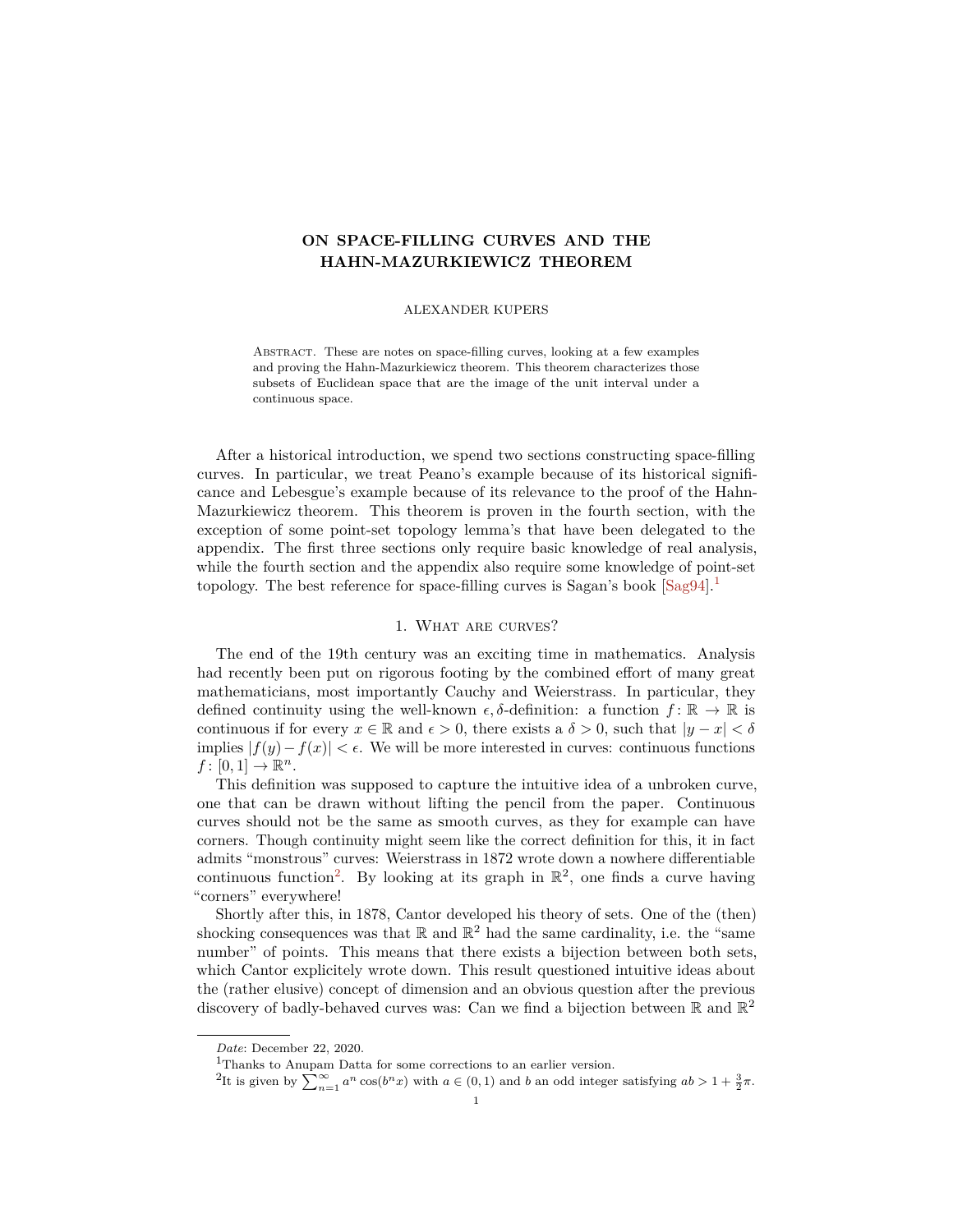which is continuous or maybe even smooth? The answer to this question turns out to be "no" – a 1879 result by Netto – something we will prove later this lecture.

However, it remained open for more than a decade whether it was also impossible to find a surjective continuous map  $\mathbb{R} \to \mathbb{R}^2$  or, closely related,  $[0,1] \to [0,1]^2$ . Peano shocked the mathematical community in 1890 by constructing a surjective continuous function  $[0,1] \rightarrow [0,1]^2$ , a "space-filling curve". It is pictured in figure [1.](#page-2-0)

This result is historically important for several reasons. Firstly, it made people realize how forgiving continuity is as a concept and that it doesn't always behave as one intuitively would expect. For example, the space-filling curves show it behaves badly with respect to dimension or measure. Secondly, it made clear that result like the Jordan curve theorem and invariance of domain need careful proofs, one of the main motivations for the then new subject of algebraic topology (back then called analysis situs). I think this makes space-filling curves worthwhile to know about, even though they are no longer an area of active research and they hardly have any applications in modern mathematics. If nothing else, thinking about them will teach you some useful things about analysis and point-set topology.

In this lecture we will construct several examples, look at their properties and end with the Hahn-Mazurkiewicz theorem which tells you exactly which subsets of  $\mathbb{R}^n$  can be image of a continuous map with domain  $[0, 1]$ .

# 2. Peano's curve

We start by looking at Peano's original example. The main tool used in its construction is the theorem that a uniform limit of continuous function is continuous:

**Theorem 2.1.** Let  $f_n$  be a sequence of continuous functions  $[0,1] \rightarrow [0,1]^n$  such *that for*  $\eta > 0$  *there is a*  $N \in \mathbb{N}$  *having the property that for all*  $n, m > N$  *we have*  $\sup_{x \in [0,1]} ||f_n(x) - f_m(x)|| < \eta$ . Then  $f(x) \coloneqq \lim_{n \to \infty} f_n(x)$  exists for all  $x \in [0,1]$ *and is a continuous function.*

*Proof.* Suppose we are given a  $x \in [0, 1]$  and  $\epsilon > 0$ , then we want to find a  $\delta > 0$ such that  $|y - x| < \delta$  implies  $||f(y) - f(x)|| < \epsilon$ . Note that for all  $n \in \mathbb{N}$ ,

$$
||f(y) - f(x)|| \le ||f(y) - f_n(y)|| + ||f_n(y) - f_n(x)|| + ||f_n(x) - f(x)||
$$

By taking *n* to be a sufficiently large number *N*, we can make two of the terms in the right hand side be bounded by  $\frac{1}{3}\epsilon$ . By continuity of  $f_N$ , we can find a  $\delta > 0$ such that  $|y - x| < \delta$  implies  $||f_N(y) - f_N(x)|| < \frac{1}{3}\epsilon$ . Then if  $|y - x| < \delta$  we have

$$
||f(y) - f(x)|| \le ||f(y) - f_N(y)|| + ||f_N(y) - f_N(x)|| + ||f_N(x) - f(x)||
$$
  

$$
\le \frac{1}{3}\epsilon + \frac{1}{3}\epsilon + \frac{1}{3}\epsilon = \epsilon
$$

To get Peano's curve, we will define a sequence of continuous curves  $f_n : [0,1] \rightarrow$  $[0,1]^2$  that are uniformly convergent to a surjective function. The previous theorem guarantees that this function will in fact be continuous as well. We will get the  $f_n$  through an iterative procedure. The functions  $f_n$  are defined by dividing  $[0,1]^2$ into  $9^n$  squares of equal size and similarly dividing  $[0, 1]$  into  $9^n$  intervals of equal length. It is clear what the *i*'th interval is, but the *i*'th square is determined by the previous function *fn*−<sup>1</sup> by the order in which it reaches the squares. The *i*'th interval is then mapped into the *i*'th square in a piecewise linear manner. The basic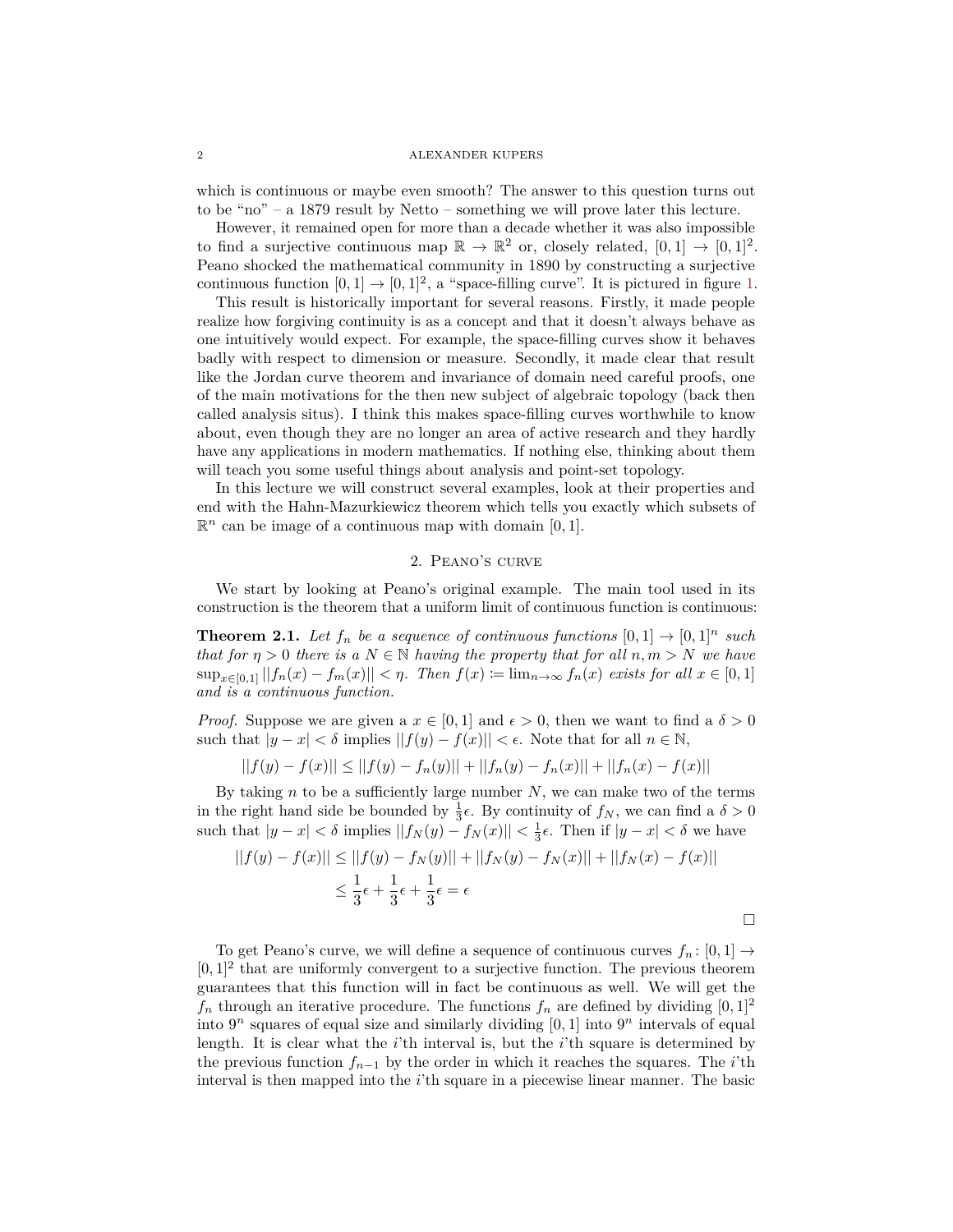

<span id="page-2-0"></span>FIGURE 1. The first, second and third iterations  $f_0$ ,  $f_1$ ,  $f_2$  of the sequence defining the Peano curve.

shape of these piecewise linear segments is that of  $f_0$ , given in figure [1.](#page-2-0) The next iteration is obtained by replacing the piecewise lienar segements in each square with a smaller copy of  $f_0$ , matching everything up nicely.

Clearly each  $f_n$  is continuous, but also they become increasingly close.

**Lemma 2.2.** *For*  $n, m > N$  *we have that*  $\sup_{x \in [0,1]} ||f_n(x) - f_m(x)||$  < √  $2 \cdot$ 9 − min(*n,m*) *. Hence the sequence f<sup>n</sup> is uniformly convergent.*

*Proof.* Without loss of generality  $n > m$ . To get from  $f_m$  to  $f_n$  we only modify  $f_m$ within each of the  $9<sup>m</sup>$  cubes. Within such a cube, the points that are furthest apart within each of the 9<sup>-1</sup> cubes. Within such a cube, the points that are furthest apart<br>are in opposite corners and their distance is  $\sqrt{2}9^{-m}$ .

The theorem about uniform convergence of continuous functions now tells us that the following definition makes sense.

**Definition 2.3.** The *Peano curve* is the continuous function  $f : [0,1] \rightarrow [0,1]^2$ given by

$$
f(x) := \lim_{n \to \infty} f_n(x)
$$

**Lemma 2.4.** *The Peano curve is surjective.*

*Proof.* Note that *n*'th iterate  $f_n$  of the Peano curve goes through the centers of all of  $9^n$  squares. Hence any point  $(x, y) \in [0, 1]^2$  is no more than  $\frac{\sqrt{2}}{2}9^{-n}$  away from a point on  $f_n$ . Using the uniform convergence, we see that there is a point on the image of *f* that is less than  $\frac{3\sqrt{2}}{2}9^{-n}$  away from  $(x, y)$ . Hence  $(x, y)$  lies in the closure of the image of *f*. We will see in Proposition [4.3](#page-5-0) that the image of the interval under any continuous function is compact and hence closed, as  $(x, y)$  in fact lies in the image of  $f$ .

Though each of the  $f_n$  is injective, the limit  $f$  is not. This is will proven later, as a consequence of one of the intermediate results in the proof of the Hahn-Mazurkiewicz theorem.T

## 3. Lebesgue's curve

We will now give a second construction of a space-filling curve, due to Lebesgue in 1904. The ideas in this construction will play an important role in the proof of the Hahn-Mazurkiewicz theorem, and along the way we will meet an interesting space known as a Cantor space.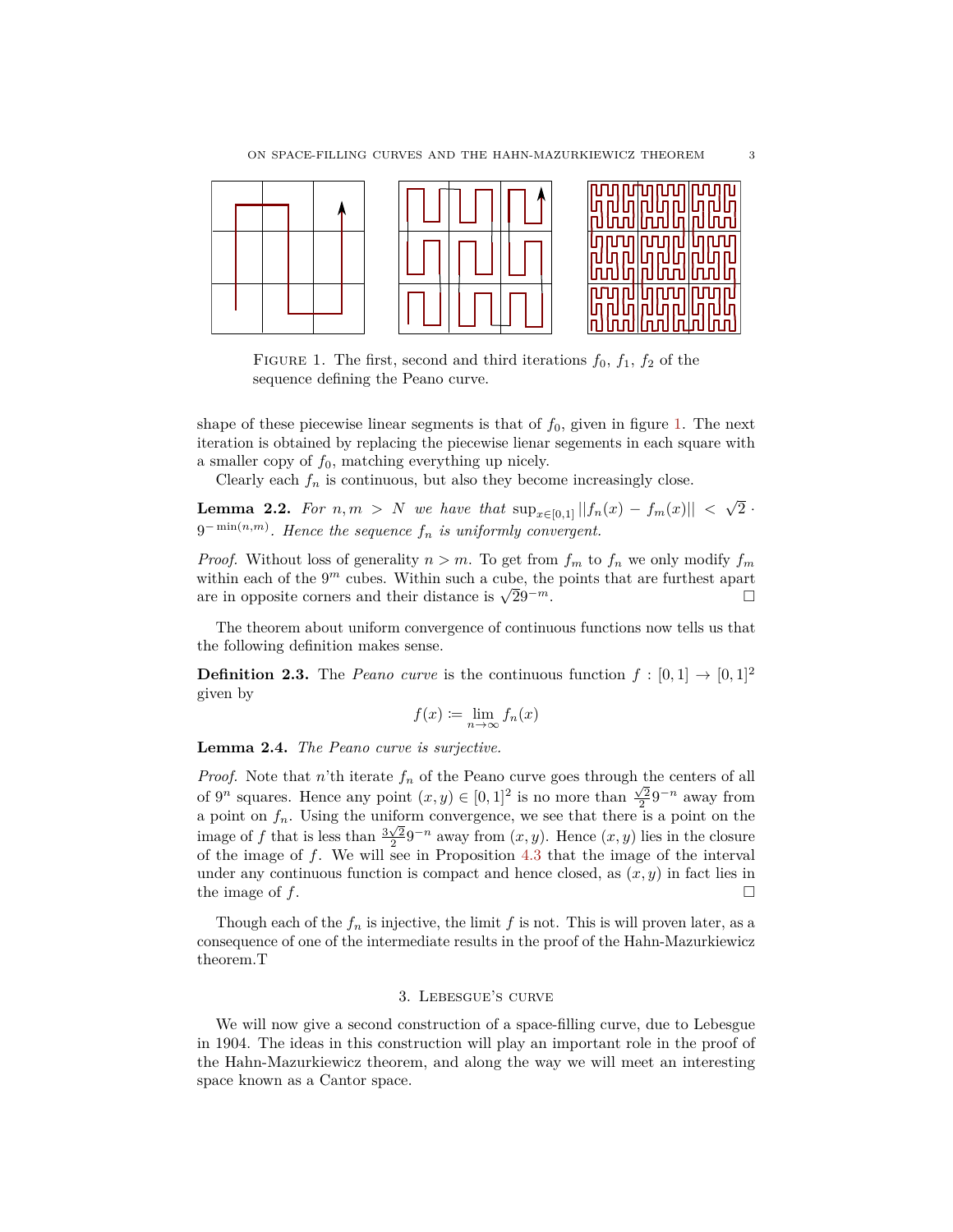Lebesgue's curve will be clearly surjective, because it will be given by connecting the point in the image of a surjective map from a subset of [0*,* 1] by linear segments. This subset is the Cantor set:

**Definition 3.1.** The *Cantor set*  $\mathcal{C}$  is the subset of [0, 1] obtained by deleting all elements that have a 1 in their ternary decimal expansion.

Alternatively,  $\mathcal C$  is given by the repeatedly removing middle thirds of intervals. One starts with  $C_0 = [0, 1], C = [0, 1/3] \cup [2/3, 1],$  etc., and sets  $C = \bigcap \mathcal{C}_n$ . Lebesgue then defined the following function from  $\mathcal{C}$  to  $[0, 1]^2$ :

$$
l(0_{\cdot3}(2a_1)(2a_2)(2a_3)\ldots) = \begin{pmatrix} 0_{\cdot2}a_1a_3a_5\ldots \\ 0_{\cdot2}a_2a_4a_6\ldots \end{pmatrix}
$$

This is easily seen to be surjective. We will show it is continuous.

## **Lemma 3.2.** *The function l is continuous.*

*Proof.* We will prove that if  $|y - x| < \frac{1}{3^{2n+1}}$  (i.e. our *δ*), then  $||l(y) - l(x)|| < \frac{\sqrt{2}}{2^n}$ (i.e. our  $\epsilon$ ). The idea is to note that if  $|y - x| < \frac{1}{3^{2n+1}}$ , then the first 2*n* ternary decimals are the same. Hence the first *n* binary decimals of the  $x$  and  $y$ -coordinate of  $l(x)$  are the same. This means that they are no further that  $\frac{\sqrt{2}}{2^n}$  apart.  $\Box$ 

Now Lebesgue extends this function linearly over the gaps in [0*,* 1] left by the Cantor set. We denote such a gap by  $(a_n, b_n)$ . An example is  $(1/3, 2/3)$ . We obtain  $l : [0,1] \rightarrow [0,1]^2$  as follows

$$
\tilde{l}(x) = \begin{cases} l(x) & \text{if } x \in \mathcal{C} \\ (l(b_n) - l(a_n)) \frac{x - a_n}{b_n - a_n} + l(a_n) & \text{if } x \in (a_n, b_n) \subset ([0, 1] \backslash \mathcal{C}) \end{cases}
$$

We claim that this function is continuous. Clearly it is continuous on the gaps  $(a_n, b_n)$  in the complement of the Cantor set because it is linear there. It is however not clear it continuous at the points of the Cantor set. However, by continuity of *l* and the fact that linear interpolations don't get far from their endpoints, we will also be able to prove continuity there.

# **Lemma 3.3.** *The function*  $\tilde{l}$  *is continuous.*

*Proof.* By the remarks above it suffices to prove continuity at  $x \in C$ . Since C has empty interior or equivalently every point is a boundary point, there are three situations: (i) *x* is both on the left and the right a limit of points in  $\mathcal{C}$ , (ii) *x* borders a gap  $(a_n, b_n)$  on the left, (iii) *x* borders a gap  $(a_n, b_n)$  on the right. We will do the last case and skip the first two, because they are very similar to the last case.

We do not need to worry about continuity from the right, as  $l$  is linear there. We can take a  $\delta$  satisfying  $\frac{1}{3^{2n+1}} > \delta > 0$  and such that if  $y < x$  and  $|y - x| < \delta$ , then *y* lies in C or in a gap  $(a_k, b_k)$  such that  $|a_k - x| < \frac{1}{3^{2n+1}}$ . The idea is just to take  $\delta$  a bit smaller than  $\frac{1}{3^{2n+1}}$  such that  $[x-\frac{1}{3^{2n+1}},x-\delta]$  contains an element of  $\mathcal{C}$ .

Then, if  $y \in C$ , then we know that  $||\tilde{l}(y) - \tilde{l}(x)|| = ||l(y) - l(x)|| < \frac{\sqrt{2}}{2^n}$  by the previous lemma. If  $y \notin C$ , then *y* lies in another gap  $(a_k, b_k)$  with  $x \le a_k$  and  $|a_k - x| < \frac{1}{3^{2n+1}}$ . That  $||\tilde{l}(y) - \tilde{l}(x)|| < \frac{\sqrt{2}}{2^n}$  now follows by the convexity of balls in Euclidean space: if the endpoints of a line segment lie in a ball, then the entire line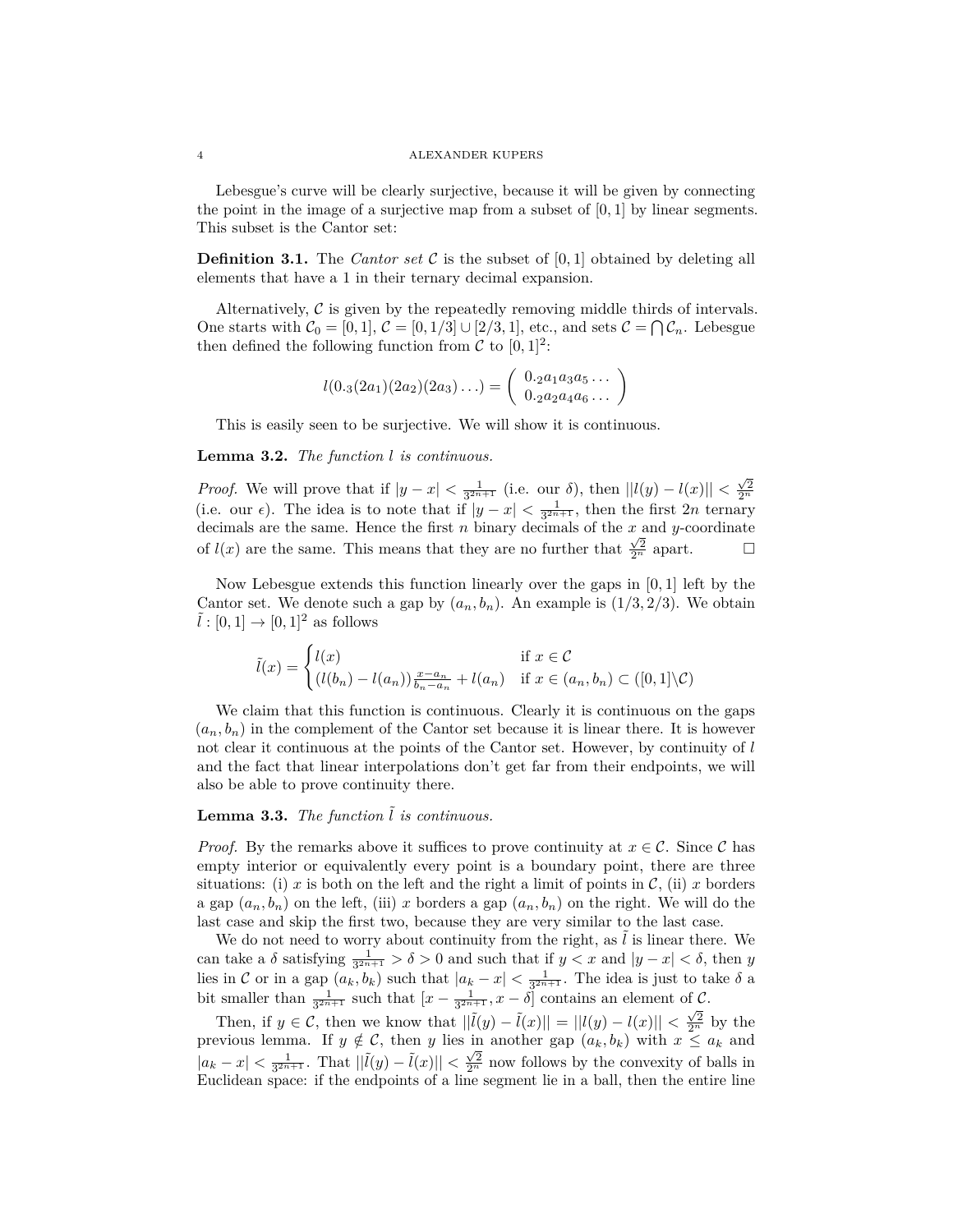

<span id="page-4-0"></span>Figure 2. The first, second and third iterations of a sequence converging to hte Lebesgue curve.

segment lies in the ball. Alternatively, we can simply estimate

$$
||\tilde{l}(y) - \tilde{l}(x)|| = ||(l(b_k) - l(a_k))\frac{y - a_k}{b_k - a_k} + l(a_k) - l(y)||
$$
  
= 
$$
\frac{1}{b_k - a_k} (||l(b_k) - l(y)||(y - a_k) + ||l(a_k) - l(y)||(b_k - y))
$$
  

$$
< \frac{1}{b_k - a_k} (\frac{\sqrt{2}}{2^n} (y - a_k + b_k - y)) = \frac{\sqrt{2}}{2^n}
$$

where we have used that  $(a_k, b_k) \subset [x - \frac{1}{3^{2n+1}}, x]$  implies that  $||l(b_k) - l(y)|| < \frac{\sqrt{2}}{2^n}$ <br>and similarly for  $||l(a_k) - l(y)||$ .

There is an iterative construction of Lebesgue's curve similar to Peano's curve. It is given in figure [2.](#page-4-0)

## 4. The Hahn-Mazurkiewicz theorem

In this section we prove the Hahn-Mazurkiewicz theorem for subsets of Euclidean space.

**Definition 4.1.** A subset A of  $\mathbb{R}^n$  is said to be *compact* if every sequence has a convergent subsequence with limit in *A*. Equivalently, by Bolzano-Weierstrass, it is bounded and closed.

The set *A* is said to be *connected* if we can't write it  $A = (U \sqcup V) \cap A$ , where *U* and V are non-empty disjoint open subsets of  $\mathbb{R}^n$ .

Finally, it is said to be *weakly locally-connected* if for all  $a \in A$  and  $\eta > 0$  we can find a smaller  $\epsilon > 0$  such that  $x \in B_{\epsilon}(a)$ , then *x* and *a* lie in the same connected component of  $A \cap B_n(a)$ .

The last definition, that of weakly locally-connectedness, is in fact equivalent to the more widely used notion of locally-connectedness. However, weakly locallyconnectedness at a point is not equivalent to locally-connectedness at that point! This is proven in the appendix.

**Theorem 4.2.** *A subset*  $A \subset \mathbb{R}^n$  *is the image of some continuous map*  $f : [0,1] \rightarrow$  $\mathbb{R}^n$  *if and only if it is compact, connected and weakly locally-connected.* 

We will split the proof into two parts. The easier implication is that the image of a space-filling curve is compact, connected and locally-connected, i.e. that our conditions are necessary. For the converse we will have to work a bit harder. The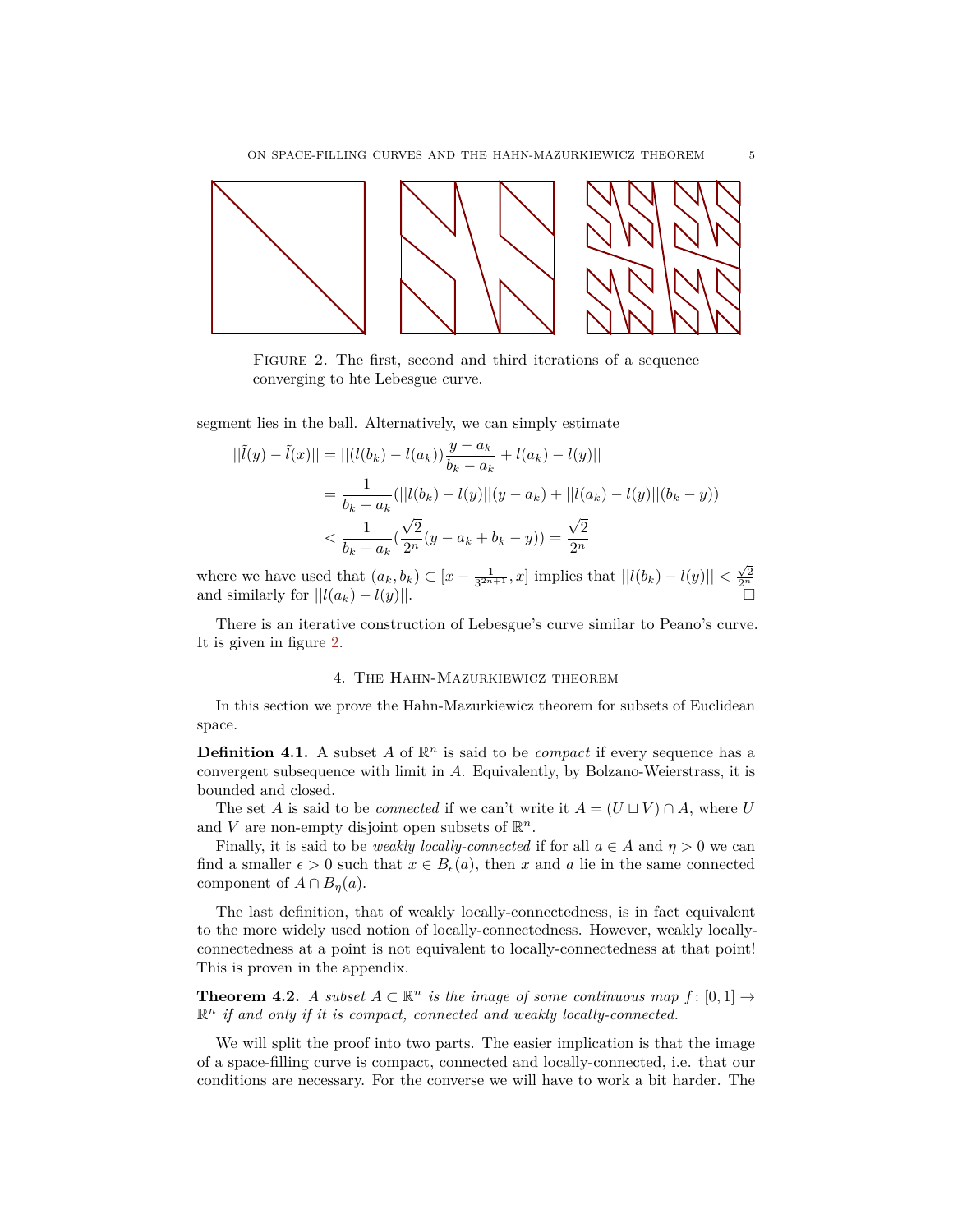trick is to mimic Lebesgue's construction in general, using Hausdorff's theorem on the images of the Cantor set.

4.1. **The conditions are necessary.** We will start by proving that the conditions of compactness, connectedness and weakly locally-connectedness are necessary.

<span id="page-5-0"></span>**Proposition 4.3.** *The image of a continuous map*  $f : [0,1] \rightarrow \mathbb{R}^n$  *is compact, connected and weakly locally-connected.*

*Proof.* Let's call the image *A*. One of the equivalent definitions of being compact is that every sequence in *A* has a convergent subsequence with limit in *A*. Let's prove this. Let  $a_n$  be a sequence in A, then by picking a point in each preimage of an  $a_n$  we get a sequence  $x_n$  in [0, 1]. The interval [0, 1] is closed and bounded, hence compact by Bolzano-Weierstrass. Thus there is a convergent subsequence  $x_{n_k}$  in [0, 1], with limit *x*. We claim that the  $a_{n_k}$  converge for  $f(x)$ . But this is a direct consequence of the continuity of *f*: it sends convergent sequences to convergent sequences.

The image of a path-connected set is clearly path-connected. But path-connected implies connected, so *A* is in fact connected.

For weakly locally-connectedness we have to a bit more careful. Suppose that for  $a \in A$  the condition of weakly locally-connectedness fails. Then we can find an  $\epsilon > 0$ and  $\eta_n < \epsilon$  with  $\eta_n \to 0$  and  $a_n \in B_{\eta_n}(a) \cap A$  such that  $a_n$  and  $a$  don't lie in the same connected component of  $B_{\epsilon}(a)$ . Note that by construction the sequence  $\{a_n\}$ converges to *a*. Pick an element  $x_n$  in the preimage of  $a_n$ . By compactness of  $[0,1]$ this has a convergent subsequence  $x_{n_k}$  with limit  $x$ , which necessarily is mapped to *a*. There is a  $\delta > 0$  such that  $|y - x| < \delta$  implies  $||f(y) - f(x)|| < \epsilon$ . Take K sufficiently large such that  $|x - x_{n_K}| < \delta$ . Then the entire line segment  $[x_{n_K}, x]$ (or  $[x, x_{n_K}]$ , depending on what makes sense), is mapped into  $B_{\epsilon}(a) \cap A$  and hence  $a_{n_K}$  and *a* lie in the same connected component of  $B_\epsilon(a) \cap A$ , contradicting our assumption on  $a_{n_K}$ .

This theorem may be generalized by proving that the image of any compact, resp. connected, space is compact, resp. connected.

4.2. **Intermezzo: Netto's theorem.** In the first part of the proof of the previous proposition, we actually proved the image of each closed subset  $B \subset [0, 1]$  under a continuous map  $f: [0,1] \to \mathbb{R}^n$  is closed. We will use this to prove that no space-filling curve can be injective. This is known as Netto's theorem. It is a special version of the theorem that a continuous bijection from a compact space to a Hausdorff space is homeomorphism.

**Proposition 4.4.** *A continuous surjective map*  $f : [0,1] \rightarrow [0,1]^2$  *can not be injective.*

*Proof.* We claim that the inverse  $g := f^{-1}$ : [0, 1]<sup>2</sup> → [0, 1] is continuous and hence *f* is a homeomorphism (a continuous bijective function with continuous inverse). Let  $C \subset [0,1]$  be a closed subset. It is also bounded, so compact. We have that  $g^{-1}(C) = f(C)$  and every continuous function sends compact sets to compact sets, as implicitly proven in proposition [4.3.](#page-5-0) Every compact set in  $[0,1]^2$  is in particular closed. So  $g^{-1}$  of closed sets are closed, hence by looking at complements under  $g^{-1}$ of open sets we can conclude that these are open. Hence  $g = f^{-1}$  is continuous.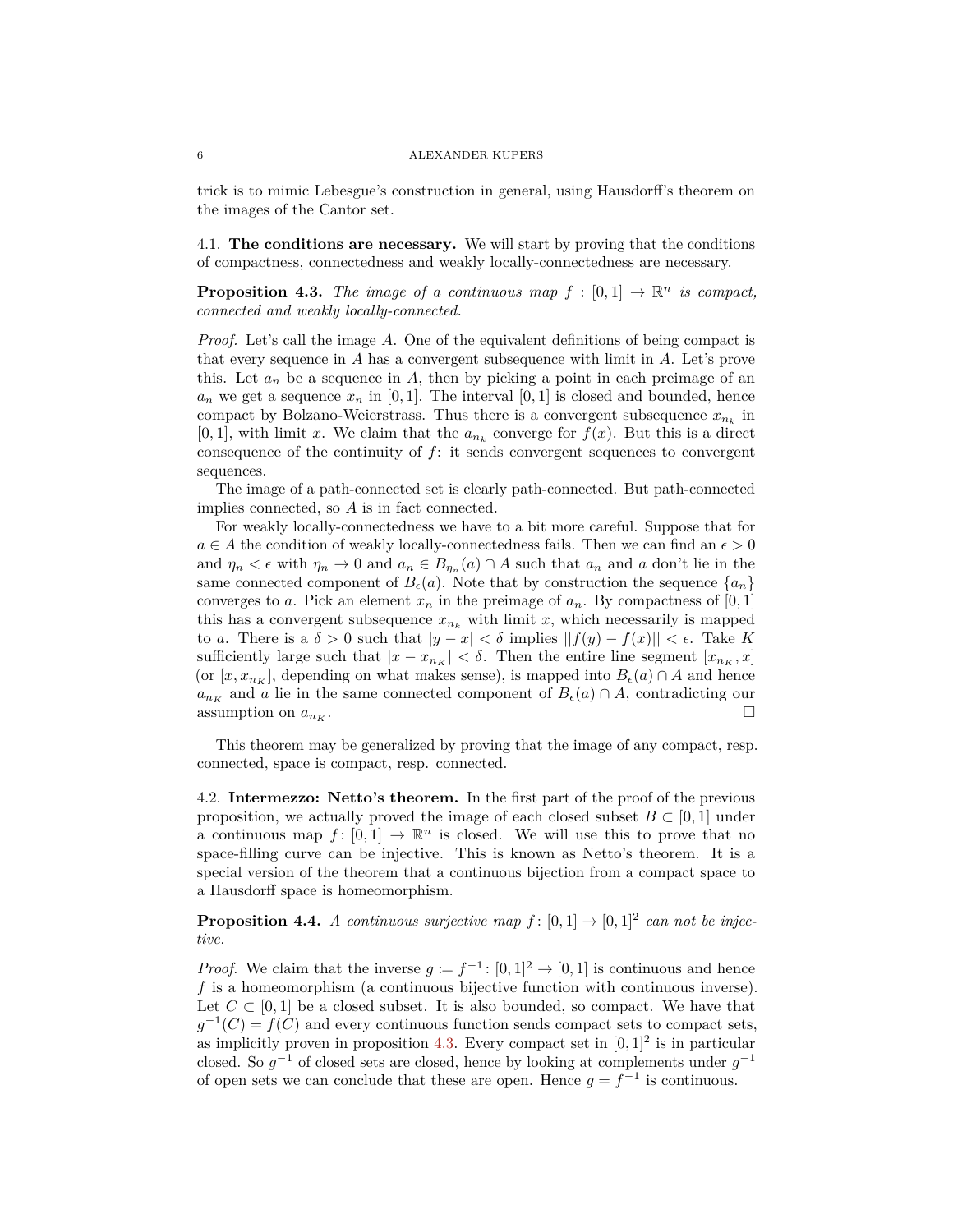Connectedness is preserved by homeomorphisms, because if *X* and *Y* are homeomorphic, a decomposition of one of them into a disjoint union of non-empty open sets can be We can find a  $y \in int([0, 1]^2)$  whose preimage x is not equal to 0 or 1. Then the restriction of *f* to  $[0, x) \cup (x, 1]$ , gives a homeomorphism of the set  $[0, x) \cup (x, 1]$ , having two connected components, with the connected set  $[0, 1]^2 \setminus \{y\}$ . This gives a contradiction.

4.3. **Hausdorff's theorem and a theorem on pathconnectedness.** In this subsection we will prove Hausdorff's theorem about the possible images in Euclidean space under a continuous map of the Cantor set. This was proven in 1927 by Hausdorff and independently in 1928 by Alexandroff. It says, in some sense, that the Cantor set is the universal compact subset of Euclidean space of any dimension.

**Theorem 4.5.** *Every compact subset of*  $\mathbb{R}^n$  *is a continuous image of the Cantor set.*

*Proof.* Let *A* be our compact set. Consider the cover of *A* given by  $B_1(a)$  for  $a \in A$ . By compactness there is a finite subcover, which by duplicating elements of the cover if necessary is of the form  $B_1(a_i)$  for  $1 \leq i \leq 2^{n_1}$ . Now cover  $A_i = \overline{B}_1(a_i) \cap A$ by  $B_{1/2}(a)$  for  $a \in B_1(a_i) \cap A$  and by duplicating elements of the finitely many covers if necessary we can assume it has a finite subcover  $B_{1/2}(a_{i,j})$  for  $1 \leq i \leq 2^{n_1}$ and  $1 \leq j \leq 2^{n_2}$  with  $n_2$  independent of *i*. We set  $A_{i,j} = \overline{B}_{1/2}(a_{i,j}) \cap \overline{B}_1(a_i) \cap A$ . Continue this procedure, making the radius of the balls half as large each step.

Notice that for a sequence  $k_i \in \{1, ..., 2^{n_i}\}\$  we get a sequence of nested closed sets with radius going to 0. This determines a unique element of *A* as follows: *a* is the unique element of  $\bigcap_i A_{k_1,k_2,\ldots,k_i}$ . Since we are dealing with increasingly fine covers and every element of *A* lies in some intersection of elements of the cover, we obtain each element of *A* this way. For convenience, we define a way of getting from a sequence  $\{a_n\}_{n\in\mathbb{N}}$  of 0, 1's to a sequence of numbers  $\{K_n\}_{n\in\mathbb{N}}$  in  $\{1,\ldots,2^{n_i}\}.$ They are given by  $K_1 = \sum_{j=1}^{n_1} a_j 2^{j-1}$ ,  $K_2 = \sum_{j=1}^{n_2} a_{j+n_1} 2^{j-1}$  and in general by  $K_i = \sum_{j=1}^{n_i} a_{j+n_1+\ldots+n_{i-1}} 2^{j-1}.$ 

We will define a function  $f: \mathcal{C} \to A$ . It is given by

$$
f(0.3(2a_1)(2a_2)(2a_3)...)
$$
 := unique element of  $\bigcap_i A_{K_1,K_2,...,K_i}$ 

This is surjective by the previous remark about every element lying in an intersection of some elements of the cover. We also claim it is continuous. This is actually rather simple: if  $|y - x| < 3^{n+1}$  then the first *n* digits in the ternary expansion are equal. We can find a *j* such that  $n_1 + n_2 + ... + n_j \le n \le n_1 + n_2 + ... + n_{j+1}$ . Thus  $f(y)$  and  $f(x)$  lie in the same  $A_{k_1,k_2,...,k_j}$ , which lies in a ball of radius  $\frac{1}{2^{k-1}}$ . Hence  $||f(y) - f(x)|| < \frac{1}{2^{k-1}}$  and we conclude that *f* is continuous.

We want to construct our space-filling curve using this map, by connecting using paths in *A* over the gaps in the Cantor set. However, to be able to do this we need find such paths and show they can be chosen sufficiently short for points in *A* that are close together. Let's make definitions for these notions.

**Definition 4.6.** We say that a subset A of  $\mathbb{R}^n$  is *path-connected* if any two points can be joined a continuous path with image in *A*.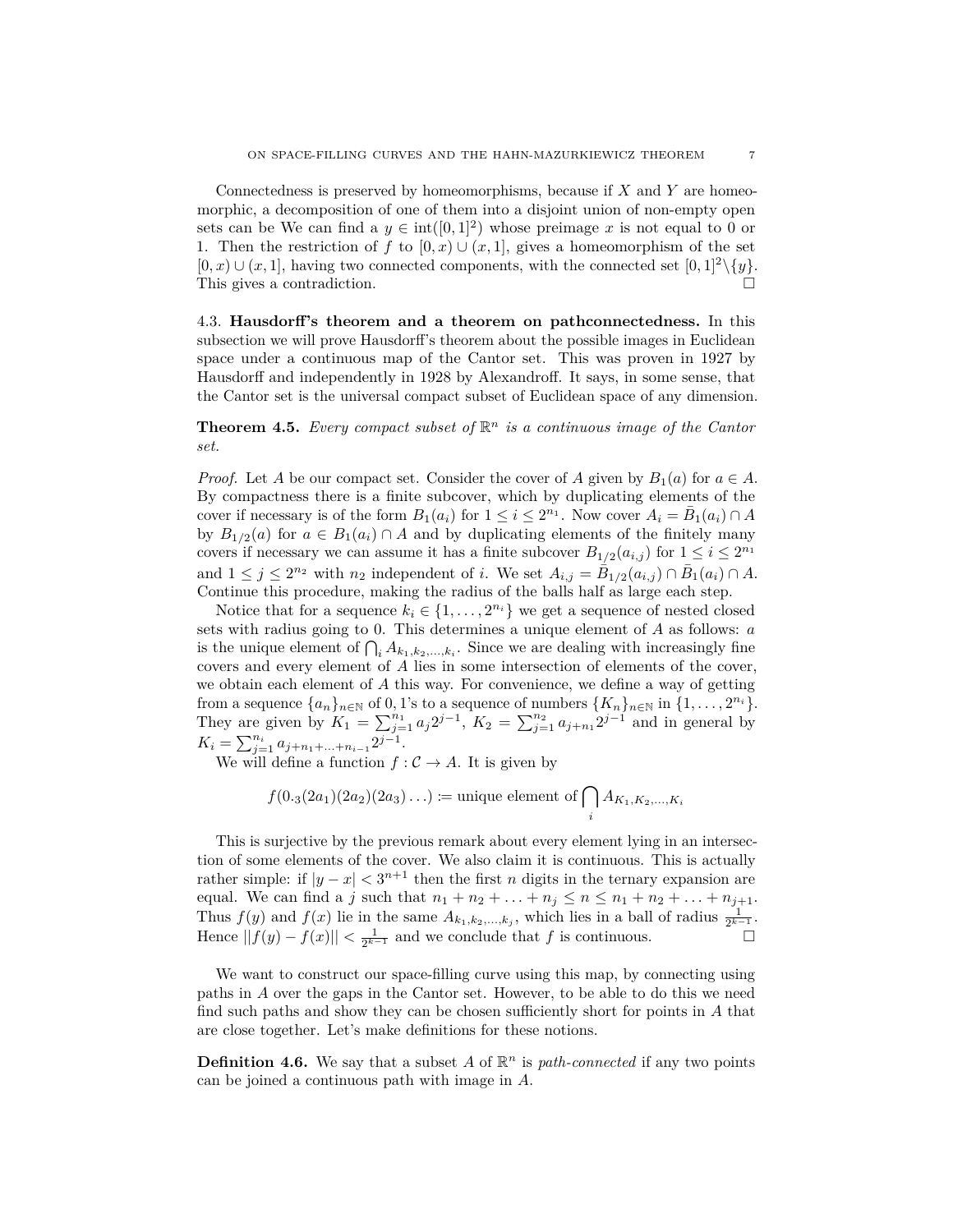The subset A is said to be *uniformly locally path-connected* if for all  $\epsilon > 0$  there exists a  $\eta \in (0, \epsilon)$  such that if  $a, a' \in A$  satisfy  $||a' - a|| < \eta$ , then there is a continuous path with image in  $B_{\epsilon}(a') \cap B_{\epsilon}(a) \cap A$  connecting *a'* and *a*.

**Theorem 4.7.** *If A is compact, connected and weakly locally-connected, it is pathconnected and uniformly locally path-connected.*

This is proven in the appendix.

4.4. **The conditions are sufficient.** Now we'll combine Hausdorff's theorem and our theorem on pathconnectedness to construct a surjective map  $[0, 1] \rightarrow A$  under the conditions listed before. As said before, the idea is to copy the idea of Lebesgue's construction of a space-filling curve: use Hausdorff's theorem to get a surjective map from the Cantor set into *A* and use our theorem on pathconnectedness to prove that we can connect the image by paths our the gaps in the Cantor set.

**Theorem 4.8.** *If*  $A \subset \mathbb{R}^n$  *is compact, connected and weakly locally-connected, then there exists a surjective continuous function*  $f: [0,1] \rightarrow A$ *.* 

*Proof.* Since *A* is compact, by Hausdorff's theorem there exists a continuous surjective function  $q: \mathcal{C} \to A$ .

By uniformly locally path-connectedness, we can find a decreasing sequence of  $\eta_n$  such that  $||a'-a|| < \eta_n$  implies that there is a continuous path with image in  $B_{1/2^n}(a) \cap B_{1/2^n}(a') \cap A$ . By continuity of *g* and compactness of *C*, we can find a decreasing sequence of  $\delta_n > 0$  such that  $|y - x| < \delta_n$  implies  $||g(y) - g(x)|| < \eta_n$ . If  $(a_k, b_k)$  is a gap in C such that  $\delta_{n+1} \leq |b_k - a_k| < \delta_n$ , then we can find a continuous path  $\gamma_k : [a_k, b_k] \to A$  such that  $\gamma_k$  lies in  $B_{1/2^n}(g(a_k)) \cap B_{1/2^n}(g(b_k)) \cap A$  connecting  $g(a_k)$  to  $g(b_k)$ . We define f as follows:

$$
f(x) := \begin{cases} g(x) & \text{if } x \in \mathcal{C} \\ \gamma_k(x) & \text{if } x \in (a_k, b_k) \subset ([0, 1] \backslash \mathcal{C}) \end{cases}
$$

This function is clearly continuous at all points of  $([0,1]\setminus\mathcal{C})$  and as before the points  $x \in \mathcal{C}$  comes in three types: (i) *x* is both on the left and the right a limit of points in C, (ii) *x* borders a gap  $(a_n, b_n)$  on the left, (iii) *x* borders a gap  $(a_n, b_n)$ on the right. Again we will do the last case and skip the first two, because they are very similar to the last case.

Continuity from the right is obvious, as *f* is just a continuous path there. For continuity from the left pick  $\delta > 0$  satisfying  $\delta_n > \delta > 0$  and such that if  $y < x$  and  $|y - x| < \delta$ , then *y* ∈ C or it lies in a gap  $(a_k, b_k)$  such that  $|a_k - x| < \delta_n$ .

If  $y \in C$ , then  $|y - x| < \eta_n$  and hence  $||f(y) - f(x)|| = ||g(y) - g(x)|| \leq \eta_n$ . If  $y \notin \mathcal{C}$ , then *y* lies on a path that doesn't get further than  $\frac{1}{2^n}$  from  $g(x)$  and hence  $||f(y) - f(x)|| \leq \frac{1}{2^n}$ . So given an  $\epsilon > 0$  just take a *n* ∈ N so that min({ $\eta_n, \frac{1}{2^n}$ }) <  $\epsilon$ and set  $\delta = \delta_n$ . Then  $|y - x| < \delta_n$  implies  $||f(y) - f(x)|| < \epsilon$ .

## Appendix A. Different notions of local connectedness

In this appendix we prove several relations between different notion of connectedness. Let's recall their definitions. We will use open sets instead of open balls for convenience, except in the definition about uniform path-connectedness, which needs explicit  $\epsilon$ 's.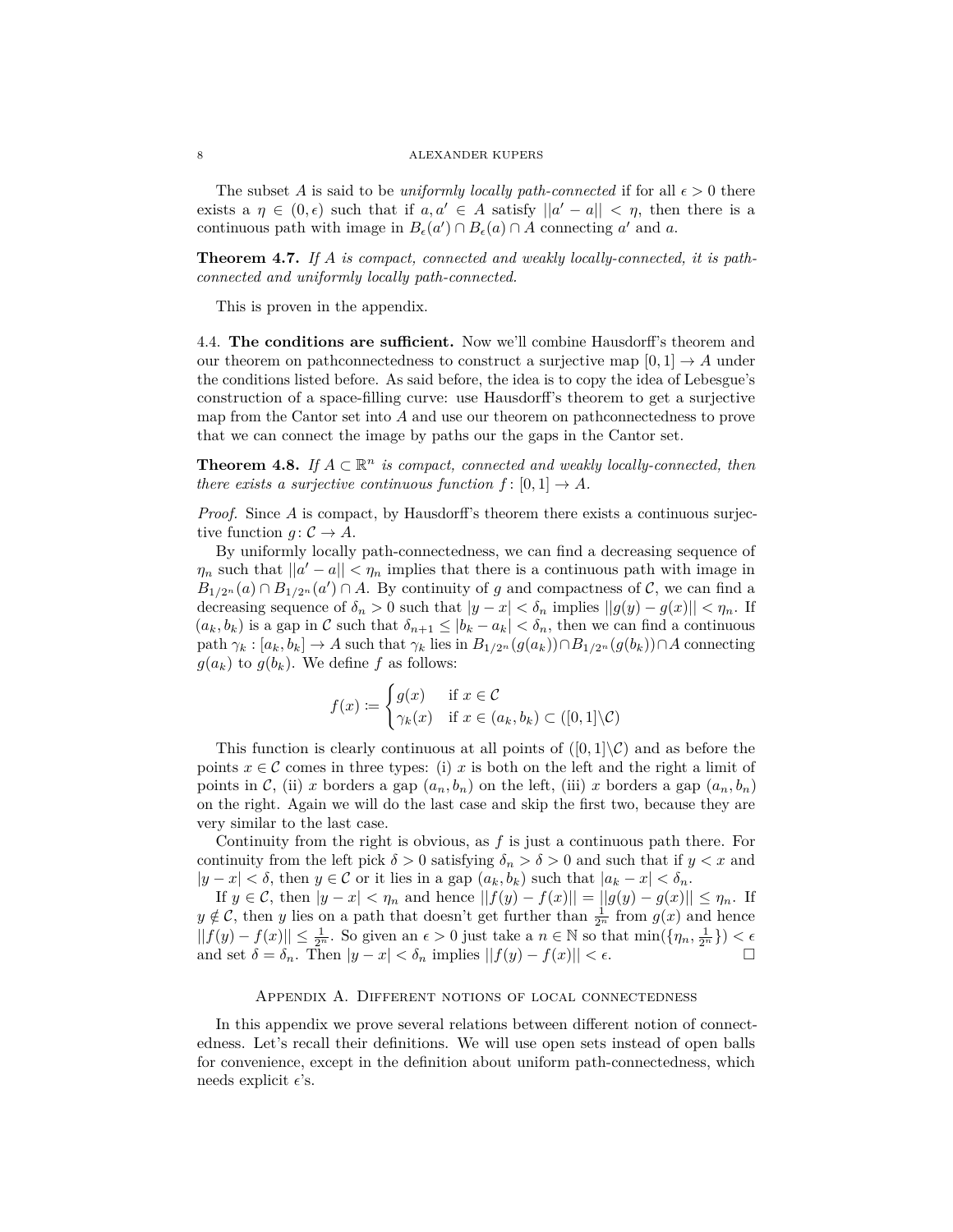- **Definition A.1.** (1) A subset  $A \subset \mathbb{R}^n$  is said to be *weakly locally-connected* if for all  $a \in A$  and open neighborhoods U of a in A we can find open neighborhood  $V \subset U$  containing *a* such that  $x \in V$ , then *x* and *a* lie in the same connected component of *U*.
	- (2) The subset *A* is said to be *uniformly weakly locally-connected* if for all  $\epsilon > 0$ there exists a  $\eta \in (0, \epsilon)$  such that if  $a, a' \in A$  satisfy  $||a - a'|| < \eta$  then  $a, a'$ lie in the same connected component of  $B_{\epsilon}(a) \cap B_{\epsilon}(a') \cap A$ .
	- (3)  $A \subset \mathbb{R}^n$  is said to be *locally connected* if for all  $a \in A$  and all open neighborhoods *U* of *a* in *A* we can find a neighborhood  $V \subset A$  of *a* which is connected.
	- (4) *A* is said to be *locally path-connected* if for all  $a \in A$  and all open neighborhoods *U* of *a* in *A* we can find a neighborhood  $V \subset A$  of *a* which is path-connected.
	- (5) The subset *A* is said to be *uniformly locally path-connected* if for all  $\epsilon > 0$ there exists a  $\eta \in (0, \epsilon)$  such that if  $a, a' \in A$  both satisfy  $||a - a'|| < \eta$  then there is a continuous path with image in  $B_{\epsilon}(a) \cap B_{\epsilon}(a')$  connecting *a'* and *a*.

**Lemma A.2.** *The subspace A is weakly locally-connected if and only if it is locally connected.*

*Proof.* The implication  $\Leftarrow$  is clear. For the implication  $\Rightarrow$ , we claim that the connected components of all open subsets of *A* are open. For if this is true, then take *V* to be the connected component containing *a* in *U*.

Let *C* be a connected component of *U*. We will cover *C* by open sets  $V_c \subset A$ , then the expression  $C = (\cup_c V_c) \cap A$  shows it's open and we are done. Pick  $c \in C$  and an open neighborhood  $V_c$  of it such that  $U_c \subset U$ . Using weakly locally-connectedness, take a smaller open neighborhood  $V_c$  such that if  $x \in V_c$ , then c and x lie in the same connected component of  $U_c$ . In particular  $c$  and  $x$  must then both lie in  $C$ . This means that  $V_c \subset C$  and we are done.

**Lemma A.3.** *Connected and locally path-connected implies path-connected. Uniformly locally path-connected implies locally path-connected.*

*Proof.* Let's start with the first statement. Let  $a \in A$  and  $P_a$  be the subset of A of all points that can be connected by a path to *A*. It is open by locally pathconnectedness. To see it is closed as well, use that "being connected be a path" is an equivalence relation, hence  $A = \sqcup P_{a_i}$ . Hence the complement of  $P_a$  is open and thus *P<sup>a</sup>* is closed. An open and closed set is a connected component and since *A* was assumed connected, we conclude  $A = P_a$ .

The second statement is trivially true.  $\Box$ 

**Lemma A.4.** *If A is compact and weakly locally-connected it is uniformly weakly locally-connected.*

*Proof.* Suppose that it is not uniformly weakly locally-connected. Then there exists an  $\epsilon > 0$ ,  $\eta_i \to 0$  and  $||a_i - a'_i|| < \eta_i$  such that  $a_i$  and  $a'_i$  lie in different connected components of  $B_{\epsilon}(a) \cap B_{\epsilon}(a') \cap A$ . By compactness, we can assume that  $a_i$  and  $a'_{i}$  converge, necessarily to the same element  $a$ . Now we apply weakly locallyconnectedness at *a* to  $B_{\epsilon}(a)$ : we get a  $\eta > 0$  such that  $x \in B_{\eta}(a)$  implies that  $x, a$ lie in the same connected component of  $B_{\epsilon}(a)$ . Take *i* large enough such  $\eta_i < \frac{1}{2}\eta$ . Then  $a_i$  and  $a'_i$  lie in the same connected component of  $B_{\epsilon}(a)$  at  $a$  and hence lie in the same connected component. This gives a contradiction.